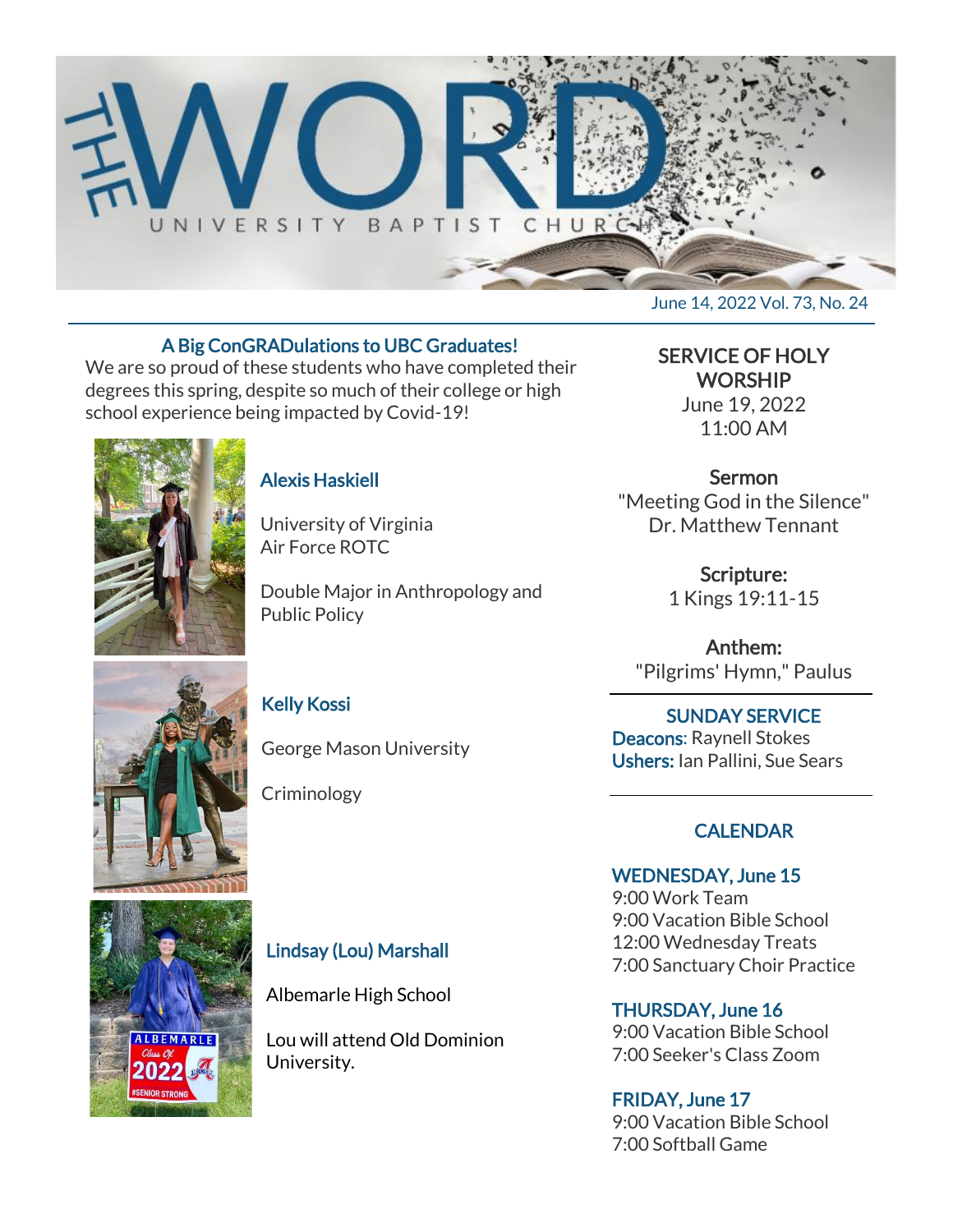

## Nick Martindale

University of Virginia

Leah Miller

University.

Charlottesville High School

Leah will attend Christopher Newport

Double major in Economics and Statistics

## SUNDAY, June 19

8:30 Finance Committee **Meeting** 11:00 Morning Worship 6:30 Sundays at Dairy Market - Young Adult Dinner

#### MONDAY, June 20

8:30 Morning Prayer [\(UBC](https://www.facebook.com/UniversityBaptistChurchCharlottesville) [Facebook Page\)](https://www.facebook.com/UniversityBaptistChurchCharlottesville) 1:00 Schleiermacher Reading Group

## TUESDAY, June 21

9:30 Staff Meeting



## HAPPY BIRTHDAY!!

Join us in wishing some of our church family a Happy Birthday next week! June 22: Gary Dalton, Ronda Wiley, Emily Centofante June 27: Ray Nell Lonvick



## Wyatt Minor

University of North Carolina, Wilmington

Business Administration, Marketing

#### Prayer Requests

Georgia Anne Wood - UVA



## Jacob Morris

Virginia Tech

Agricultural Technology

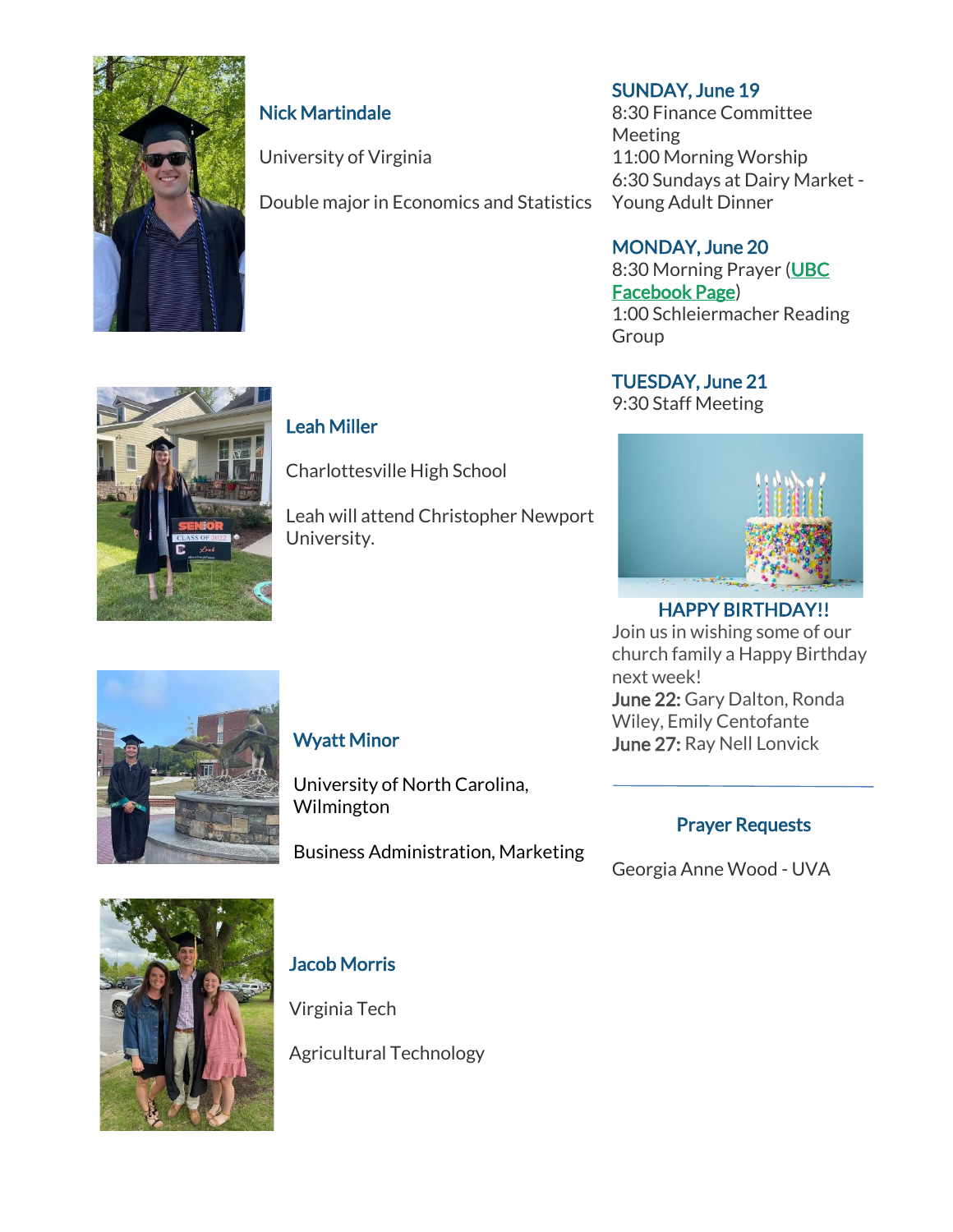

## Eddy Tennant

Charlottesville High **School** 

Eddy will be taking a gap year to circumnavigate the globe in a sailboat with his brother, Dean.



#### Claire and Jacob **Wildermann**

Charlottesville High School

Claire will attend Virginia Tech, and Jacob will attend James Madison University.



## Vacation Bible School is underway!

The church is abuzz this week with the sounds of VBS! Today our kids enjoyed their first day of crafts, snacks, music, games, and Bible stories. VBS will continue through Friday. Please be in prayer for our leaders and volunteers, the kids attending, and all the families who are impacted by this special week of the summer.

#### Young Adult Sundays at Dairy Market

Young adults of UBC are invited to join together for dinners at Dairy Market this summer! Each Sunday evening we will gather at 6:30 PM. Grab food from whichever restaurant sounds best to you, and look for Val Fisk at a table out front, near the Starr Hill Brewery end of the building. Anyone in the college & young adult age groups is welcome - please bring friends along with you!

We will plan to eat outside each week, unless it is raining, so that folks who prefer extra caution regarding Covid can feel comfortable joining us. We will not meet the night of July 3.



#### Help save a life.

Schedule your blood donation appointment today.



#### Red Cross Blood Drives at UBC

Help us fill the need of our community and care for our neighbors! UBC is hosting Red Cross Blood Drives on Monday, July 25 and Tuesday, November 1. You can register for these blood drives now, reserving your spot early to donate! Just go to the [Red Cross website](https://www.redcrossblood.org/give.html/find-drive) and search for drives near 22903. University Baptist will appear in the search results (click on the "distance" tab to find it more easily).

Interested in volunteering during the blood drive? Reach out to Jackie Lockwood to sign up!